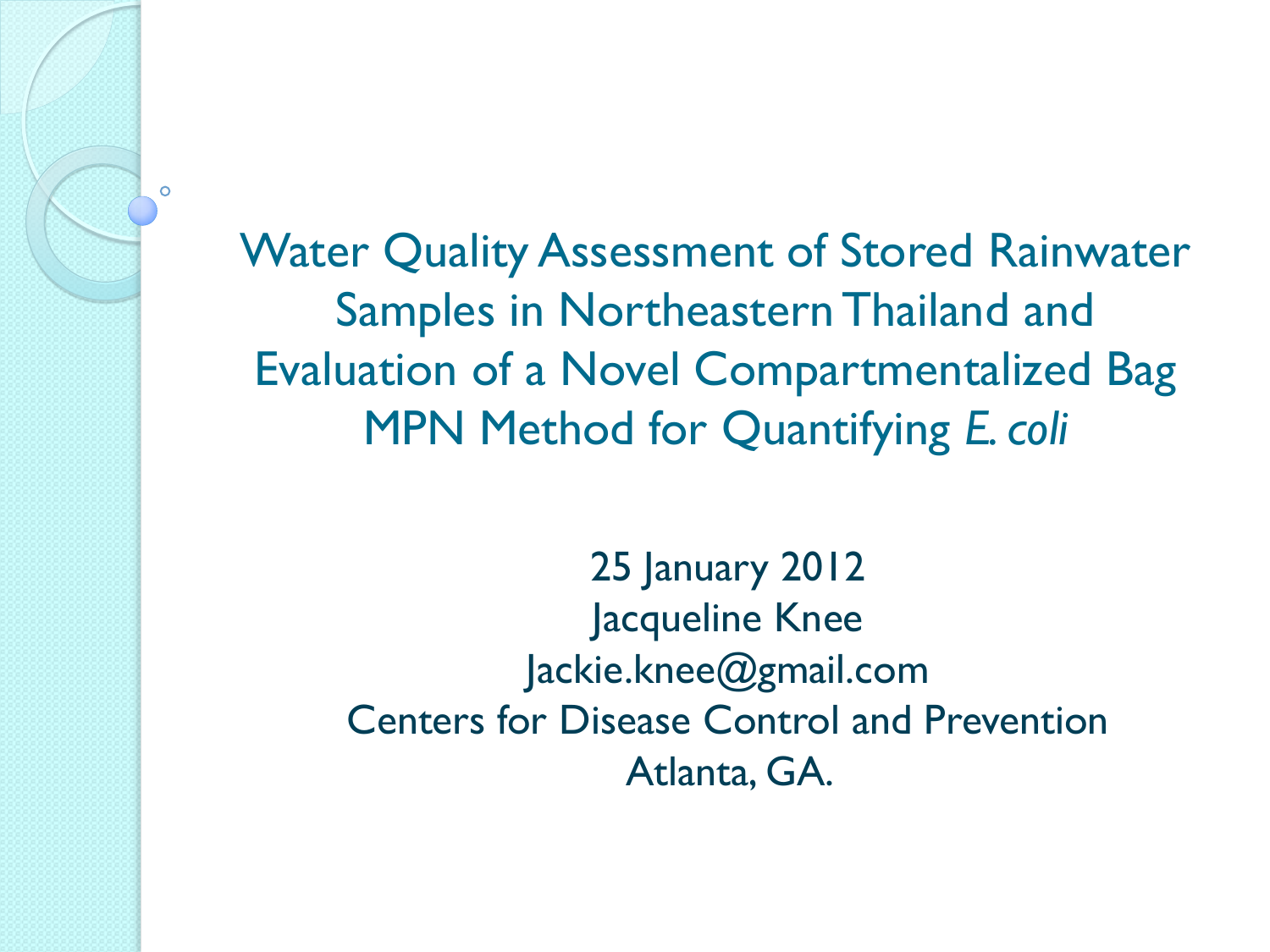# Introduction: Water and Health

- 4 billion cases of diarrhea per year
- 1.8 million cases result in death
	- Majority of deaths are children <5 years old
- Human exposures occur via drinking, recreational, irrigation and other water uses
	- Endemic and epidemic disease from these exposures is well-documented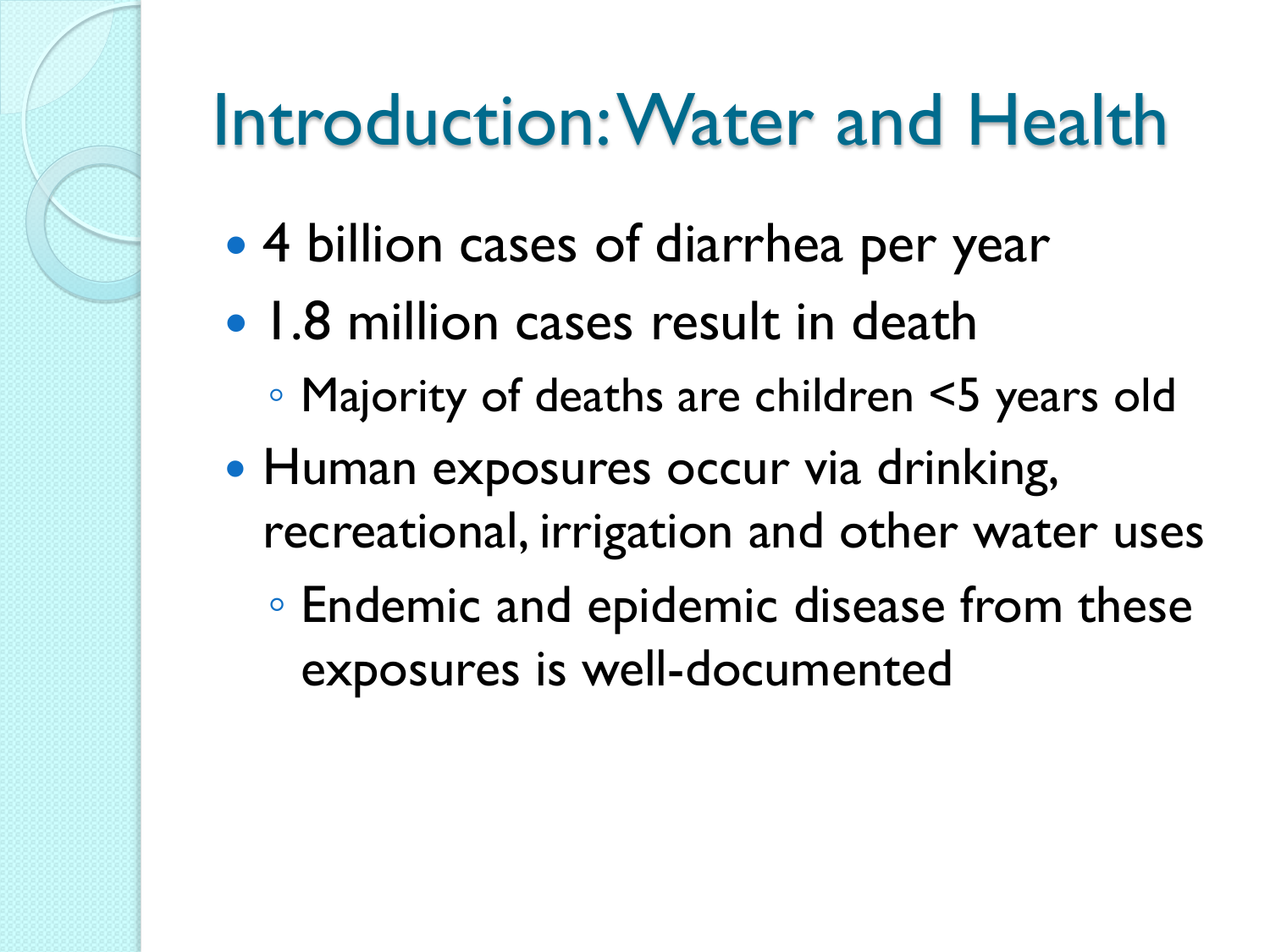Introduction: Rainwater Harvesting Systems (RWHS)

- Many people in NE Thailand depend on rainwater as their main source of drinking water.
- RWHS consist of a catchment area, conveyance system and storage container
- Main sources of microbial contamination in RWHS:
	- Collection and use of the first flush rainwater
	- Improper storage
	- Manual extraction of water from tank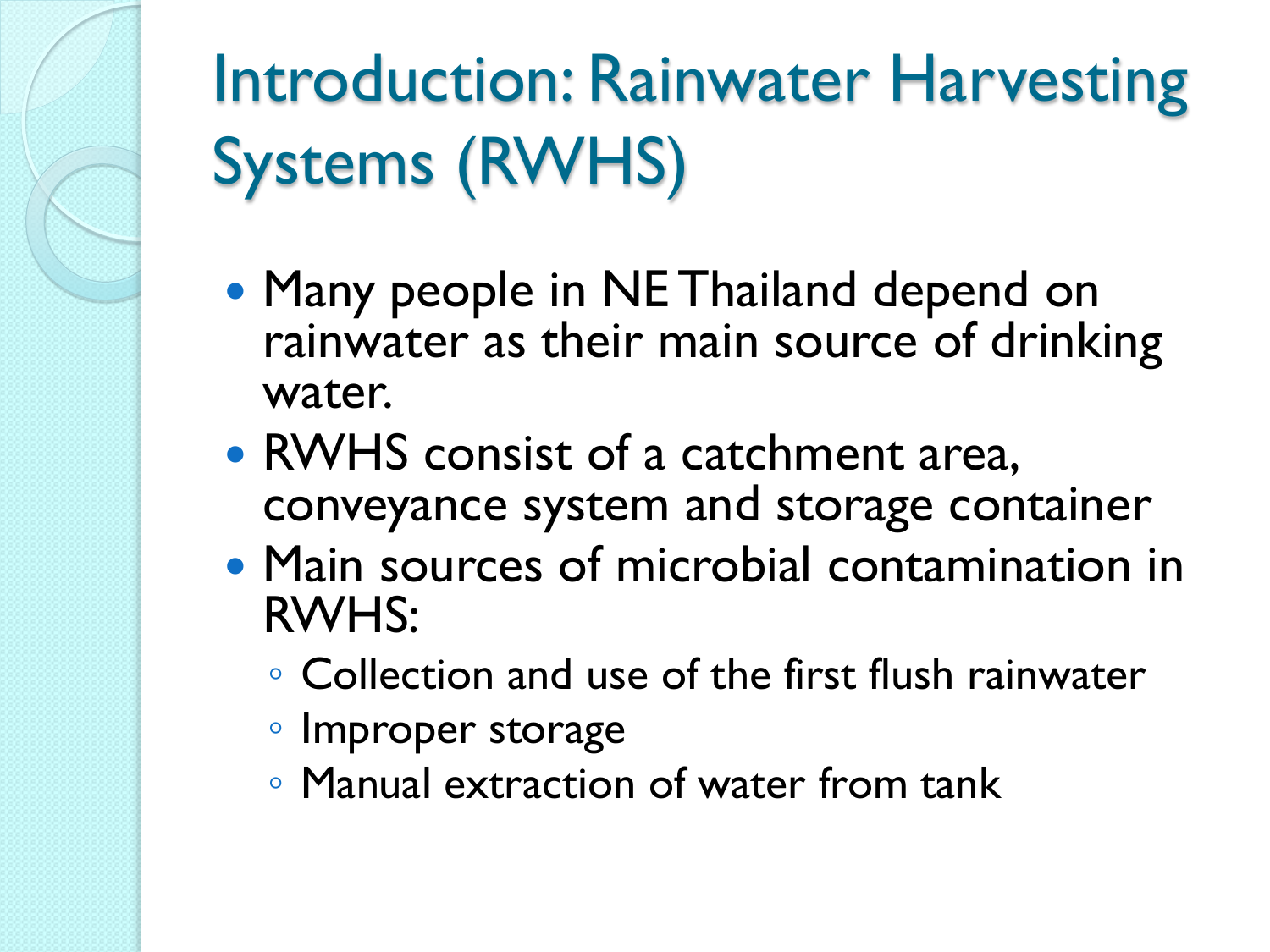## Introduction: RWHS



Conveyance system

Scoop used for manual collection of water from tank

Earthen/cement rainwater storage containers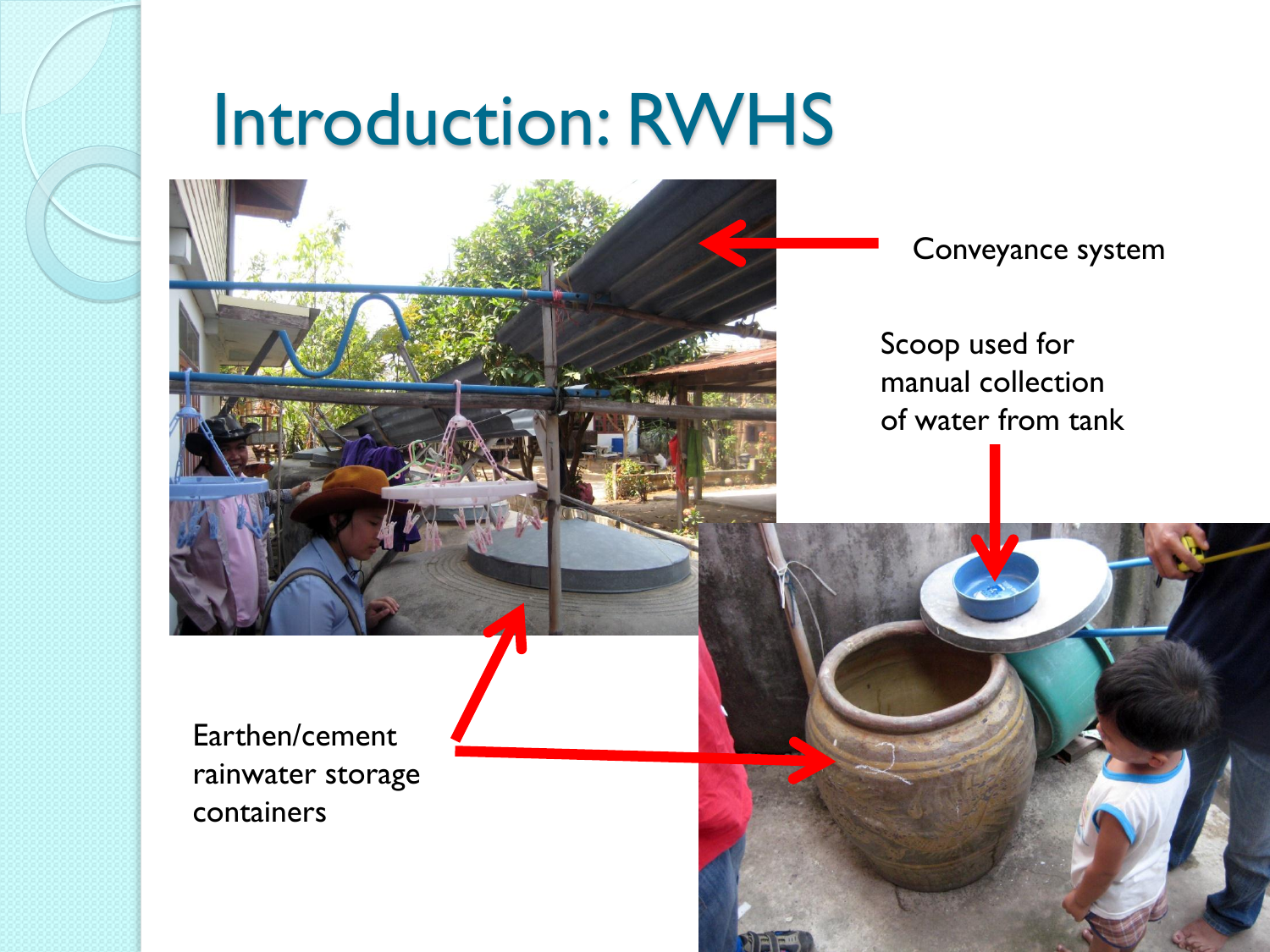## Introduction: Indicator organisms

- Indicator organisms are used to signal the presence of fecal pollution
- *Escherichia coli*
- H<sup>2</sup> S –producing bacteria (e.g. *Clostridium perfringens)*
- Bacteriophages (F+ coliphages)
- WHO Drinking Water Quality Guidelines
	- No *E. coli* or thermotolerant coliforms should be present in 100-mL of water.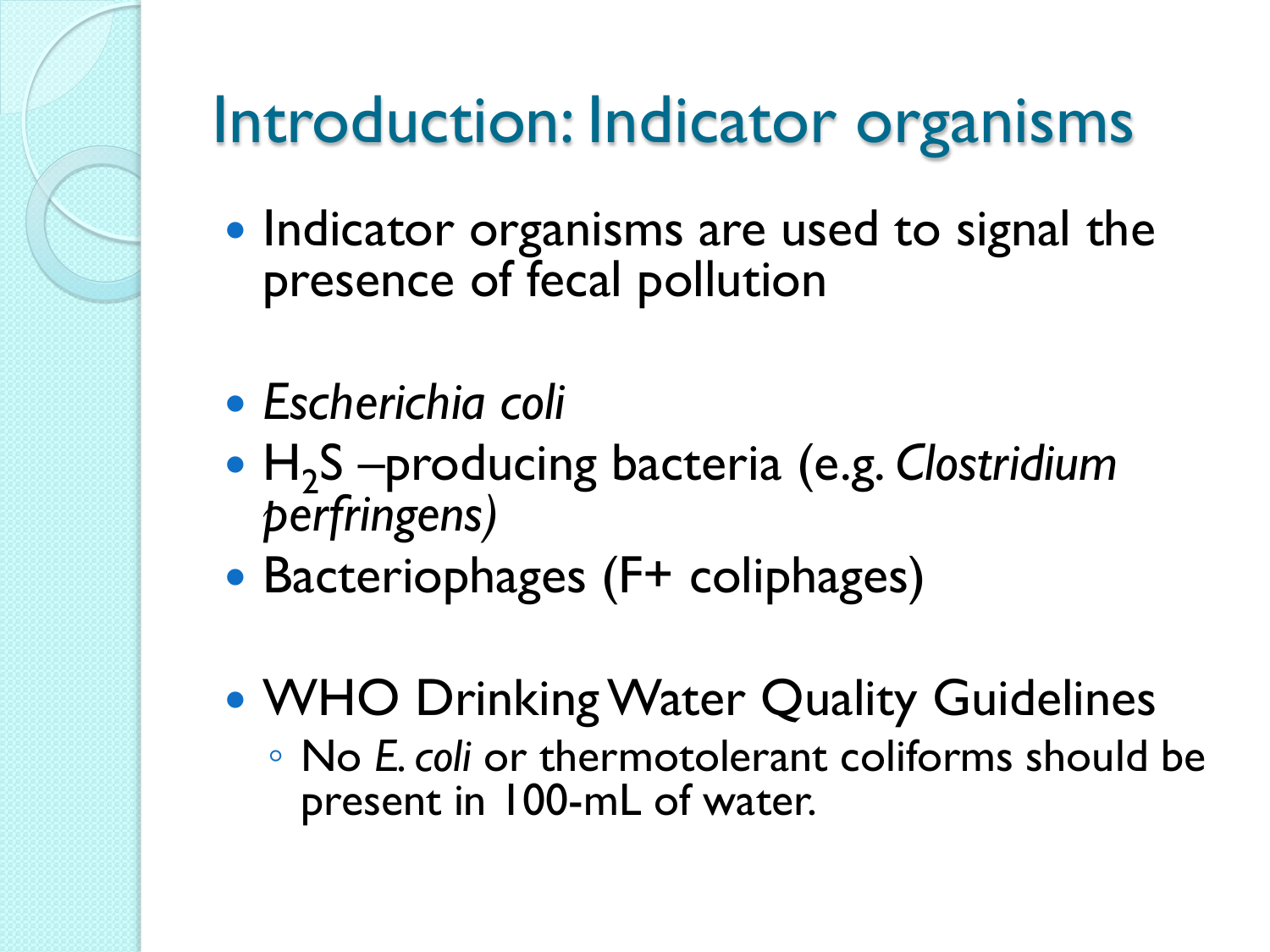# Experimental Aims

- Assess the physical and sanitary conditions of RWHS and local use practices
- Evaluate the microbial quality of stored rainwater during the wet and dry seasons in NE Thailand.
- Compare the compartmentalized bag-test (CBT) for the quantification of *E. coli* in water to the gold-standard IDEXX Colisure® Quantitray 2000 method (C-QT)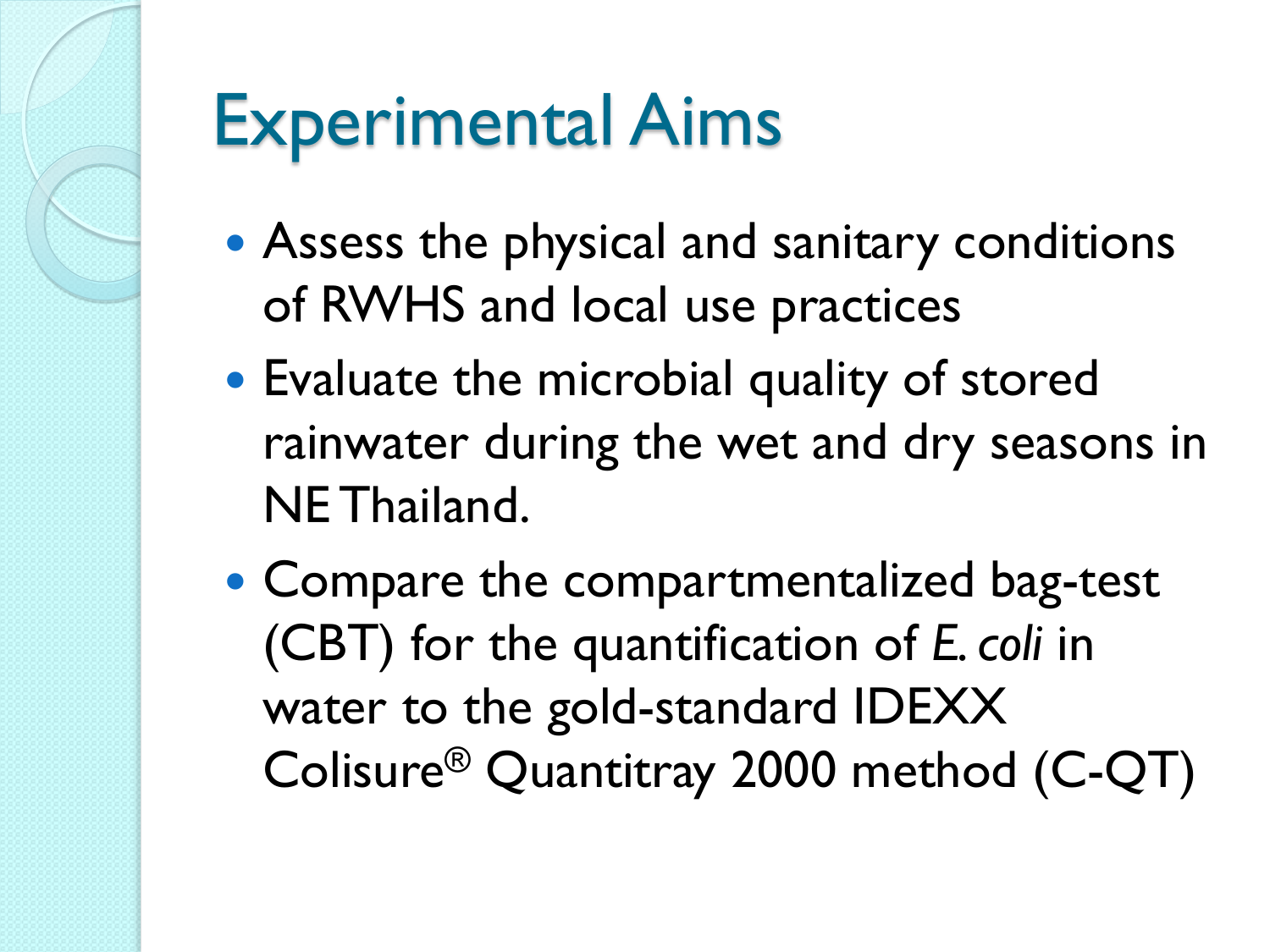

# **Methods**

- Study site: Wailum, Khon Kaen, Thailand
- Observational survey of 60 randomized households
- Stored rainwater quality survey
	- Dry season (February March, 2011)
		- *E. coli* (C-QT and CBT)
		- H<sub>2</sub>S-producing bacteria [Pathoscreen/Quantitray (P-QT)]
		- F+ coliphages (EPA Method 1602: Single Agar Layer)\*
	- Wet season (July, 2011)
		- *E. coli* (C-QT and CBT)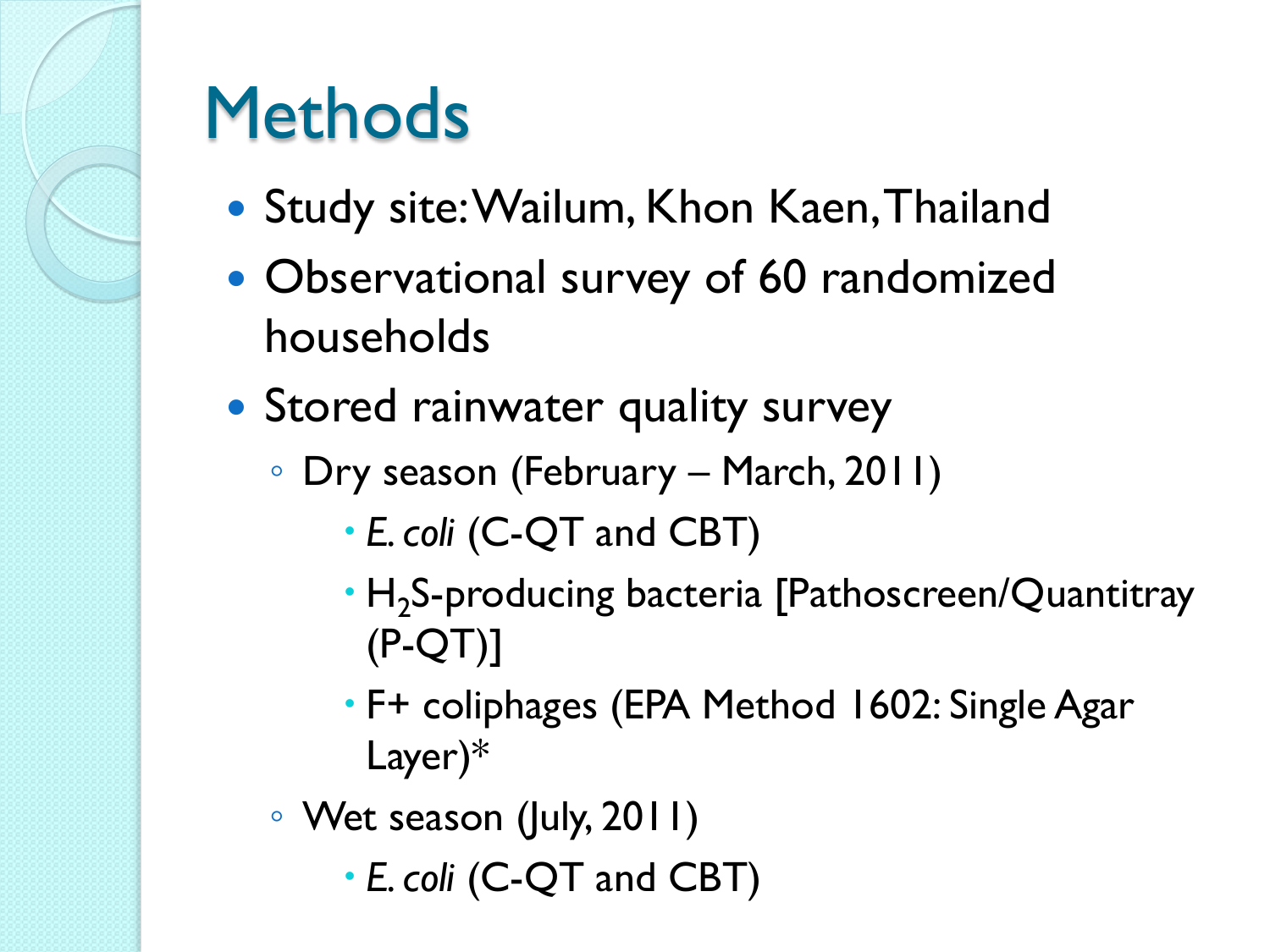

### • Comparison of C-QT vs. CBT

◦ The CBT is a new, simple to perform, low cost method to detect *E. coli* in 100-mL water samples. The chromogenic medium turns blue in the presence of *E. coli*. Different volume compartments within the bag allow for Most Probable Number (MPN) of organisms to be determined.



- Samples were tested by both C-QT and CBT methods in parallel.
- All samples were incubated overnight at 37°C (dry season) or at ambient temperature (~28- 34°C) for up to 48 hours (wet season)
- MPN results were compared using Wilcoxon matched-pairs signed rank test.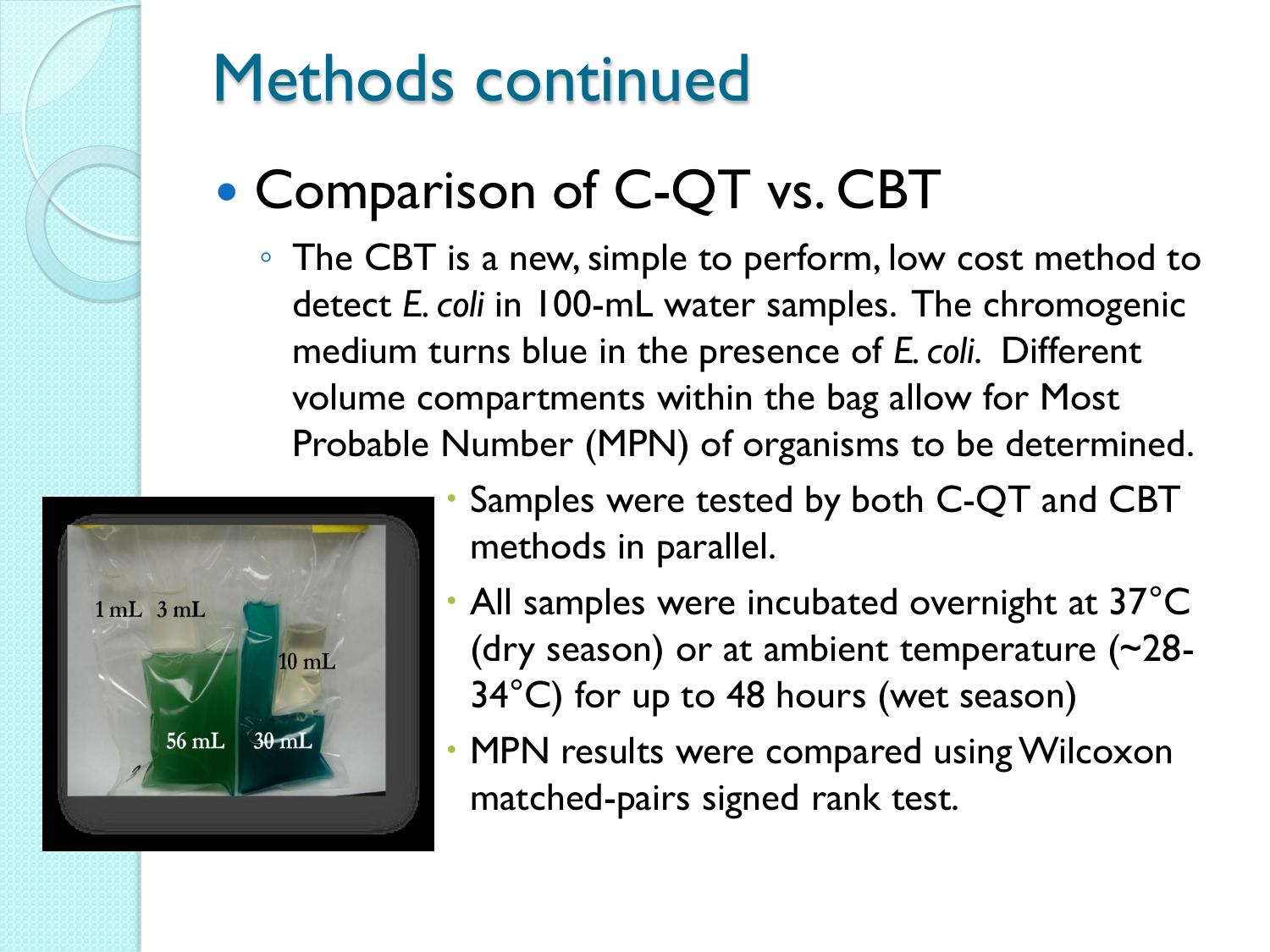# Results: Occurrence of Fecal Indicators in Field Water Samples

| Method (indicator organism)                              | <b>Dry</b>      | <b>Wet</b>       |
|----------------------------------------------------------|-----------------|------------------|
| Colisure-Quantitray (E. coli)                            | 26/105 (24.8%)* | 53/86 (61.6%)    |
| Compartmentalized bag test (E.<br>coli)                  | 30/105 (28.6%)  | 45/84 (53.6%)    |
| Pathoscreen-Quantitray $(H_2S)$ -<br>producing bacteria) | 30/59 (51%)     | ND <sup>**</sup> |
| F+ Coliphage                                             | 11/24(46%)      | <b>ND</b>        |

\*# samples positive/total samples (percentage of samples positive) \*\*No Data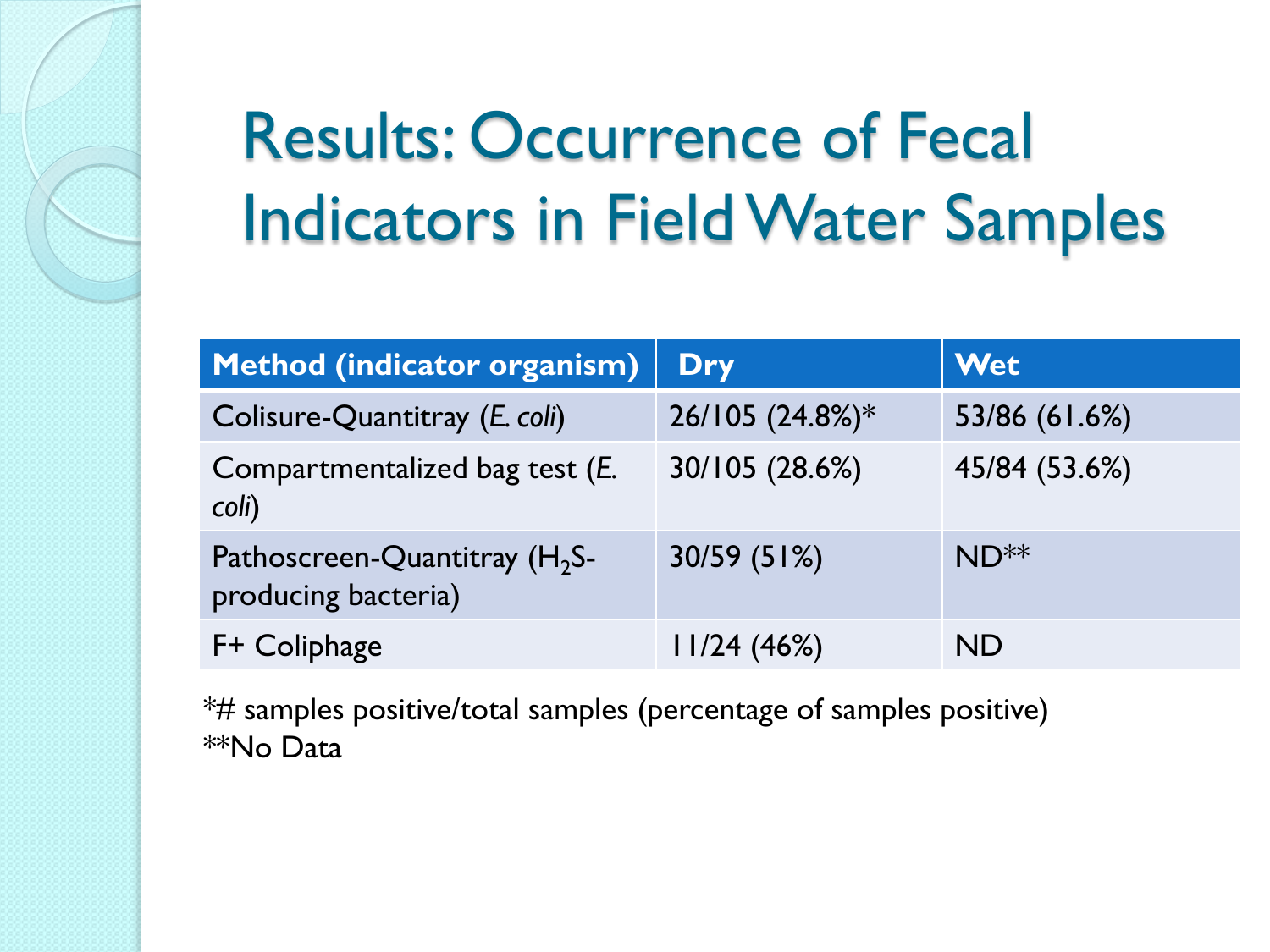## Results: Comparison of C-QT vs. CBT *E. coli* MPN Concentrations

- 189 assayed samples demonstrated no significant difference in *E. coli* concentrations obtained from the CBT and the C-QT methods (p=0.7074)
- Additionally, no significant difference between methods was found when the dry and wet season results were analyzed separately ( $p=0.263$  and  $p=0.284$ , respectively)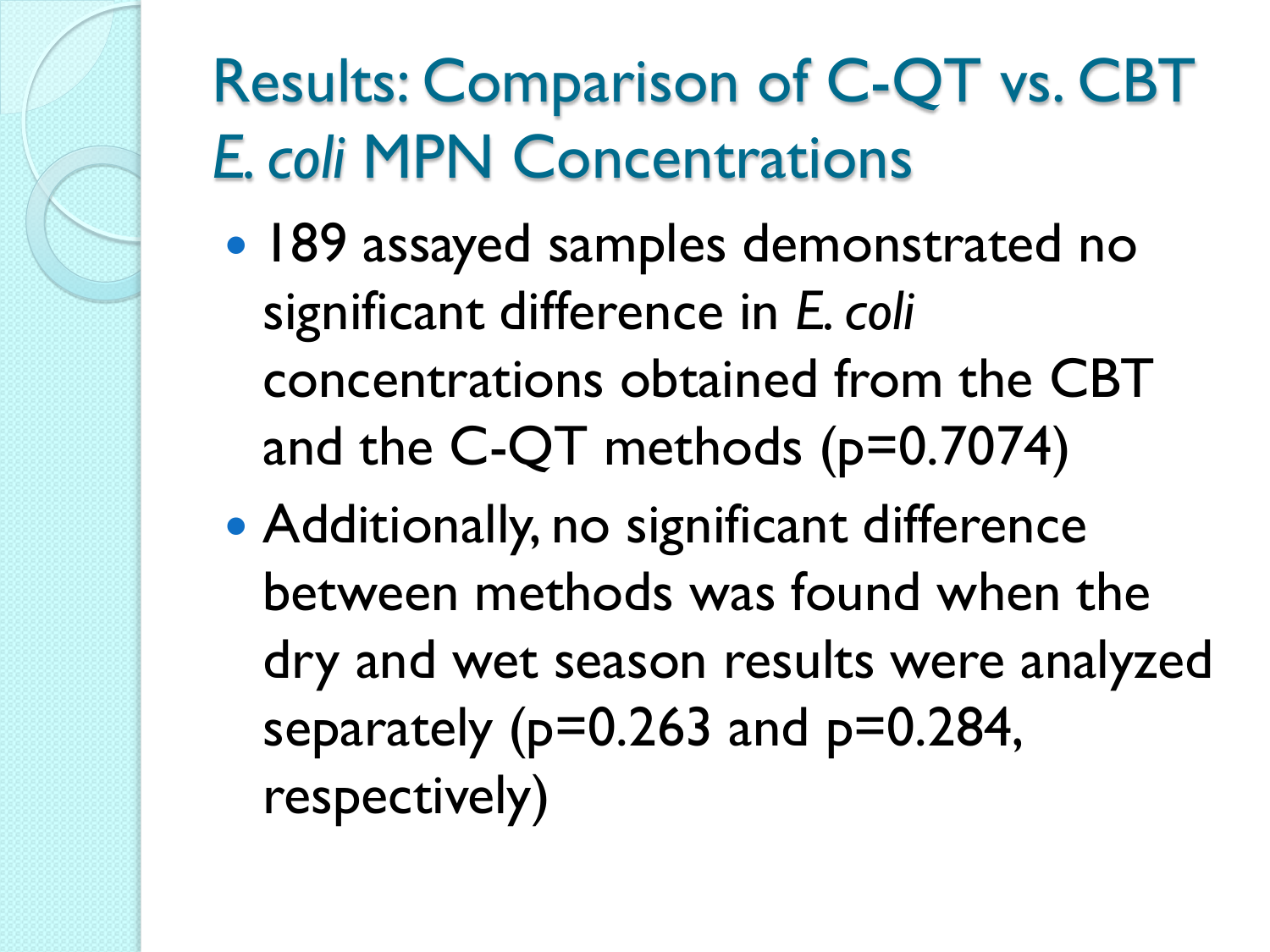## **Conclusions**

- Water Quality Assessment
	- 24.8% and 61.6% of stored rainwater samples from dry and wet seasons, respectively, exceeded WHO drinking water quality standards for *E. coli*
	- Untreated, stored rainwater may not be a safe source of drinking water
- C-QT vs. CBT
	- CBT provides comparable results to C-QT in stored rainwater
	- CBT may be a convenient alternative to standard water quality testing methods in resource poor settings